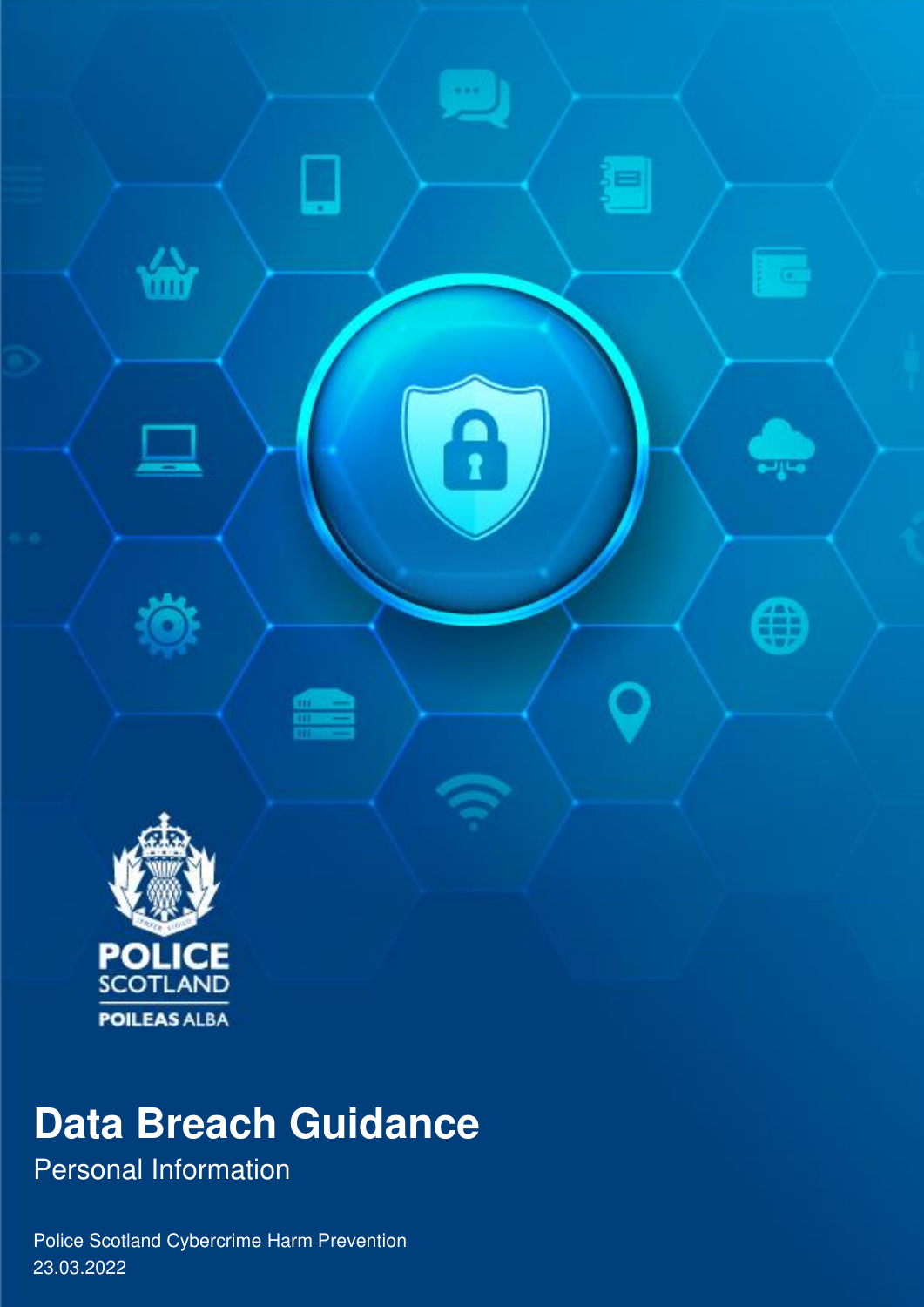**OFFICIAL**



#### **What if my information has been stolen in a data breach?**

A data breach occurs when information held by an organisation is stolen or accessed without authorisation. NCSC [guidance](https://www.ncsc.gov.uk/guidance/data-breaches) explains what data breaches are, how they can affect you, and what you should look out for following a data breach.

Criminals can then use this information when creating phishing messages (such as emails and texts) so that they appear legitimate. If you think you've already responded to a scam message following a breach, read **NCSC** guidance on dealing with suspicious messages.

#### **What if my username and password have been stolen?**

Personal credentials, such as usernames and passwords, can be stolen directly from you by criminals using tricks such as [phishing emails.](https://www.ncsc.gov.uk/guidance/suspicious-email-actions) They can also be stolen by hackers from the services you use, if they suffer a data breach.

If you suspect either has happened you should [change your password](https://www.cyberaware.gov.uk/passwords) as soon as possible. If you have used the same password on any other accounts, you should change it there too. Services such as [www.haveibeenpwned.com](http://www.haveibeenpwned.com/) can tell you if your information has ever been made public in a major data breach, and even alert you if it happens in the future.

#### **I'm worried my banking details may be stolen**

Contact your bank or building society and speak to their fraud department. Your bank will not ask you to reply to an e-mail with personal information, or details about your account. If you contact them, use a phone number/email address you have found yourself, [rather than one sent to you](https://www.ncsc.gov.uk/guidance/avoiding-phishing-attacks)  in the email – [it may be false.](https://www.ncsc.gov.uk/guidance/avoiding-phishing-attacks) You can check your credit reference file online. You should follow up on any unexpected or suspicious results.

For more guidance on protecting yourself from cyber-enabled fraud, please visit [Take Five.](https://takefive-stopfraud.org.uk/)

#### **OFFICIAL**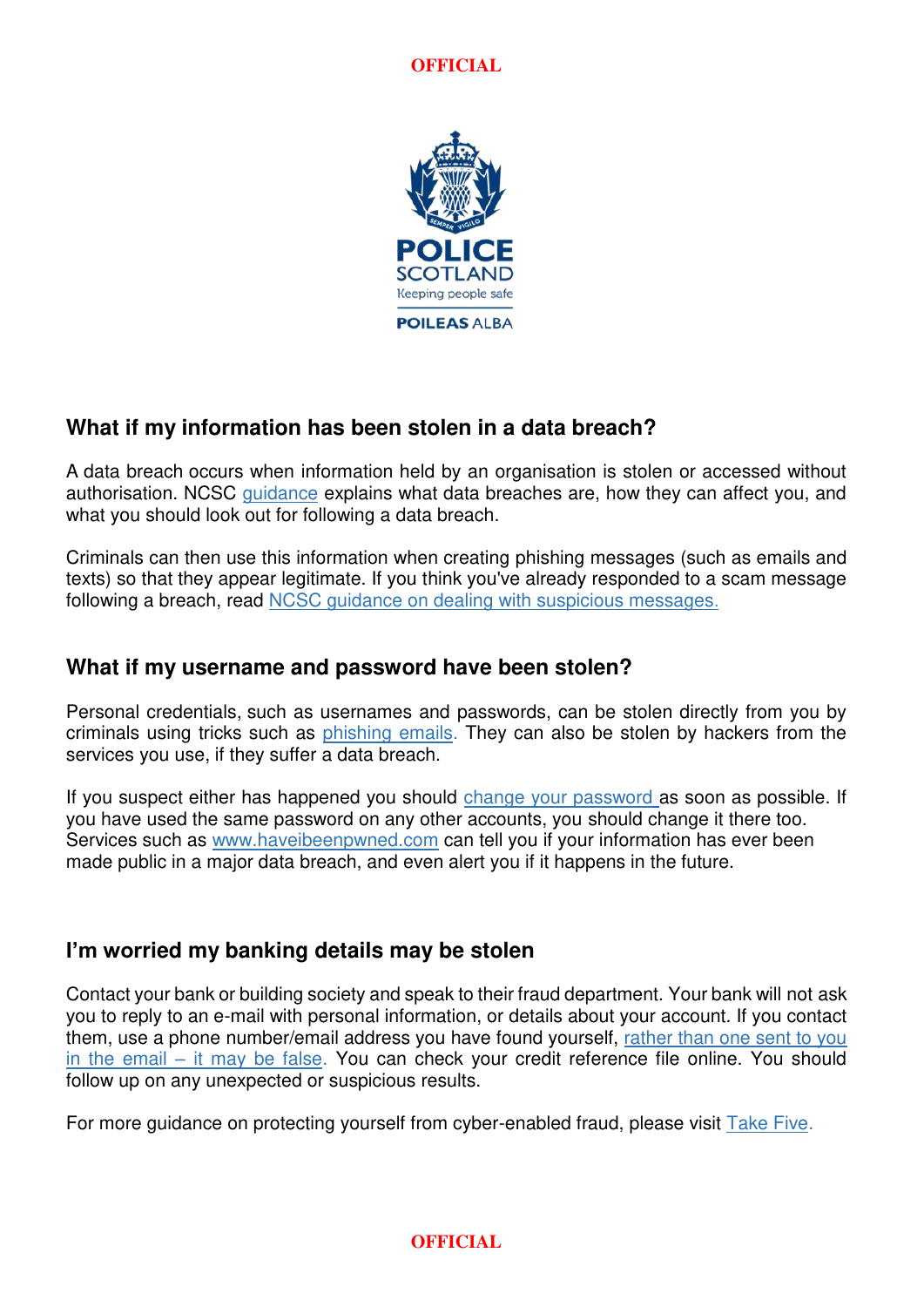#### **OFFICIAL**

#### **What signs should I look for?**

There are a number of signs to look out for that may mean you are or may become a victim of identity theft:

- You have lost or have important documents stolen, such as your passport or driving licence.
- Mail from your bank or utility provider doesn't arrive.
- Items that you don't recognise appear on your bank or credit card statement.
- You apply for state benefits, but are told you are already claiming.
- You receive bills or receipts for goods or services you haven't asked for.
- You are refused financial services, credit cards or a loan, despite having a good credit rating.
- You receive letters in your name from solicitors or debt collectors for debts that aren't yours.

#### **What can I do if I am the victim of identity theft?**

If you think you are a victim identity theft or fraud, act quickly to ensure you are not liable for any financial losses.

Report all lost or stolen documents, such as passports, driving licences, credit cards and cheque books to the organisation that issued them.

Inform your bank, building society and credit card company of any unusual transactions on your statement.

Request a copy of your credit file to check for any suspicious credit applications.

Contact CIFAS (the UK's Fraud Prevention Service) to apply for protective registration. Once you have registered you should be aware that CIFAS members will carry out extra checks to see when anyone, including you, applies for a financial service, such as a loan, using your address.

CIFAS – The UK's Fraud Prevention Service 6<sup>th</sup> Floor Lynton House 7-12 Tavistock Square London WC<sub>1</sub>H<sub>9I</sub>T [www.cifas.org.uk](http://www.cifas.org.uk/)

To report the theft or loss of post and other important documents: [Royal Mail](http://www.royalmail.com/) Tel: 08457740740 [Police Scotland](http://www.scotland.police.uk/) Call 101 for advice and support (or call 999 in an emergency)